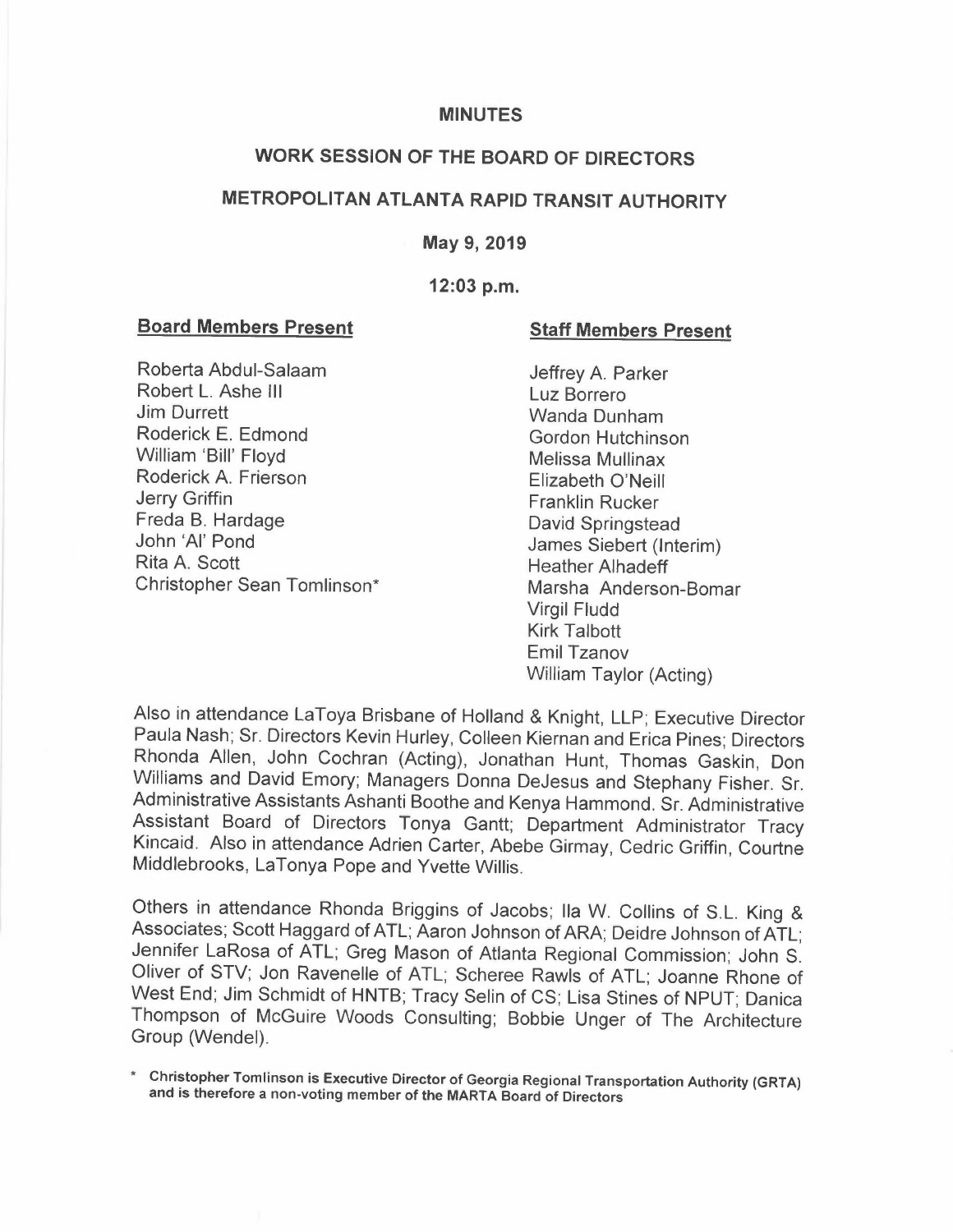# **Chair's Report**

## *Upcoming Meetings*

Thursday, May 30, 2019

- Planning & External Relations Committee 9:30am
- Operations & Safety Committee (immediately following Planning)
- Business Management Committee (immediately following Operations)

Thursday, June 13, 2019

- Work Session 12:00noon
- $-$  Board  $-$  1:30pm

# **Approval of the April 11, 2019 Work Session Minutes**

On motion by Mr. Ashe seconded by Mr. Griffin, the minutes were unanimously approved by a vote of 10 to 0, with 11<sup>\*</sup> members present.

\* \* \*

## **General Manager/CEO Report**

Mr. Parker made the following announcements:

- MARTA Fresh Markets will open on Friday, May 10<sup>th</sup>
- MARTA Police Annual Awards will be held at 11:30, May 10<sup>th</sup>, James H. Sloppy Floyd Building
- The BRT trip to Los Angeles was a huge success
- The Authority has hit a milestone in the hiring of new bus drivers. Competitive wages and a new process in recruiting is the key to the current success

### Bond Series 2019A

Mr. Hurley presented this briefing.

The current environment is very favorable at this time. We are seeing downward pressure on long term interest rates, as well as the bond market has a very high demand and currently a low supply. MARTA is anticipating very favorable rates during the bond sale.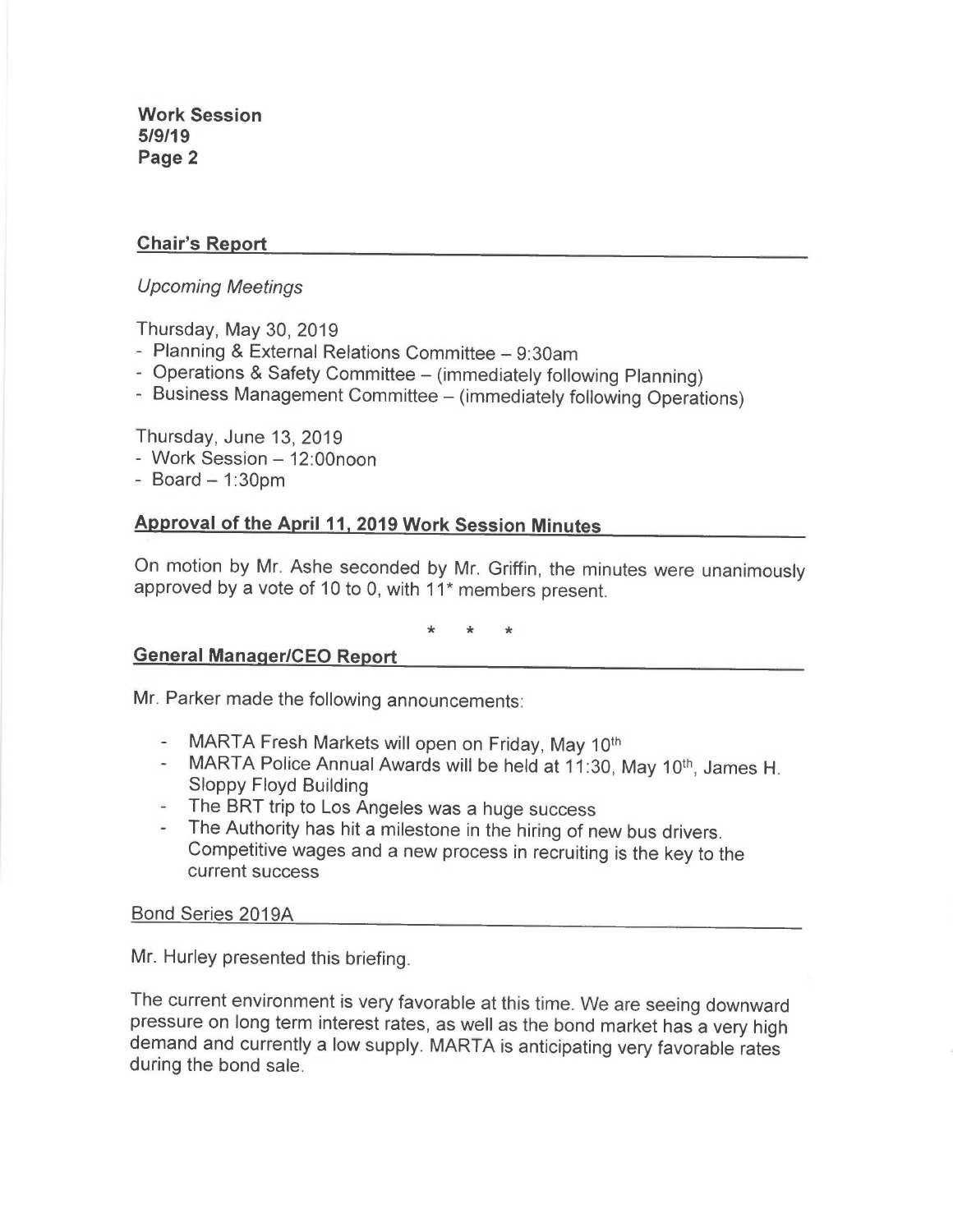There will be an impact on the bonds as a result of the 15<sup>th</sup> Amendment not yet being passed. The bond term will be limited to 28 years versus 30 years. The bonds have to mature prior to July 1, 2047.

Dr. Edmond asked that Mr. Hurley to give a correlation between the 15<sup>th</sup> Amendment and the bonds.

Mr. Hurley explained the 15<sup>th</sup> Amendment extends the sales tax to 2057. MARTA currently cannot sell bonds to exceed the 2047 date. With the passage of the 15 th Amendment, MARTA can sell bonds that mature past 2047. MARTA ties the bonds to the underlying useful life of the assets that we are investing in. We are investing in 30-year assets, but the bonds are on a shorter timeframe.

In addition, More MARTA City of Atlanta sales tax has not been pledged to these bonds, making the coverage ratios slightly lower than if we were allowed to pledge these bonds...

The bond validation available to execute transactions is currently \$311 M. There is enough to execute this transaction.

Summary:

- MARTA will sell \$140M in bonds to reimburse MARTA's working capital fund on expenditures for systems, vehicles, facilities, etc. Please note: MARTA issues reimbursement bonds. We have already executed this work and then sell the bonds to replenish our working capital.
- Pricing will be conducted on the morning of June 13, 2019. Board members will be briefed at the Work Session on that date. Chair Hardage will present the resolution in the full Board meeting on that date
- $\mathcal{L}^{\text{max}}$ The closing date will be July 2, 2019

Mr. Floyd asked what is the 15<sup>th</sup> Amendment impact on the bonds and what the impact will be moving forward.

Mr. Hurley responded over the course of time, if the 15<sup>th</sup> Amendment is not extended to allow the tax to extend, bonds will need to be sold in a prescribed window. We cannot sell bonds that mature after 2047. As we increase our debt load, the rating agencies will look at us and see that our debt load is getting higher because we cannot expand our payment schedule, therefore it will impact our bond rating and our interest rate will increase. Also, this may result in MARTA restructuring the Capital Program to keep this from happening.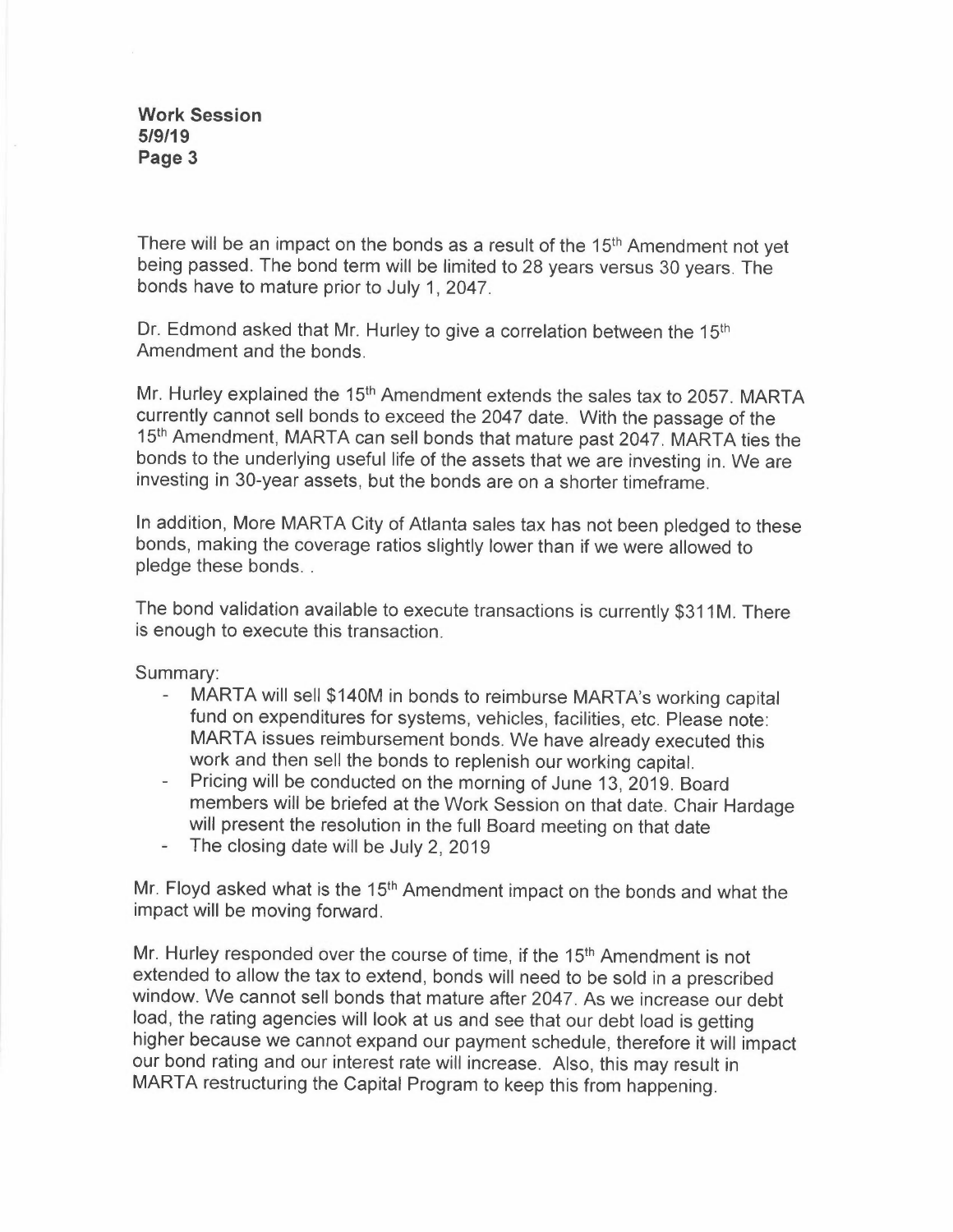Mr. Parker clarified, noting that until the City of Atlanta passes the 15<sup>th</sup> Amendment, MARTA will not be able to pledge that additional sales tax.

Mr. Hutchinson said the counties must validate the Authority's bonds. There is \$311M remaining. \$140M will be used for this transaction. The same counties that will pass the 15<sup>th</sup> Amendment have to validate the bonds. As a practical matter, before long, MARTA will be on a pay-as-you-go capital program, financing through available cash and cash flow.

Mr. Durrett stated this is serious. MARTA needs to meet with the jurisdictions and explain the impact of not ratifying a clean 15<sup>th</sup> Amendment; lets deal with the issues so that we can get down to business. The time is now. Let's make this a #1 priority.

Mr. Tomlinson asked what is coverage ratio.

Mr. Hurley explained that the coverage ratio is currently about 3.5x the outstanding debt service. Coverage is increasing as sales and Vehicle Title Ad Valorem Tax revenues are rising faster than MARTA's debt service.

Dr. Edmond asked how coverage ratio is determined/defined.

Mr. Hurley stated a coverage ratio is the amount of sale tax and Vehicle Ad Valorem Tax that MARTA have coming in that is pledged to the bond holders as compared to our debt service.

# Atlanta-Region Transit Link Authority (ATL) Proposed Funding Policies

Mr. Tomlinson introduced Mr. Jonathan Ravenelle, Transit Funding Director of the ATL. Mr. Ravenelle reported on proposed policy changes.

## *Regional Formula Fund Policy Updates - Overview*

- Process to suballocate FTA formula funding through the national apportionment formula is outlined by Atlanta UZA's Regional Formula Fund Policies
- Policies provide timeline and details regarding how suballocation is transmitted to eligible recipients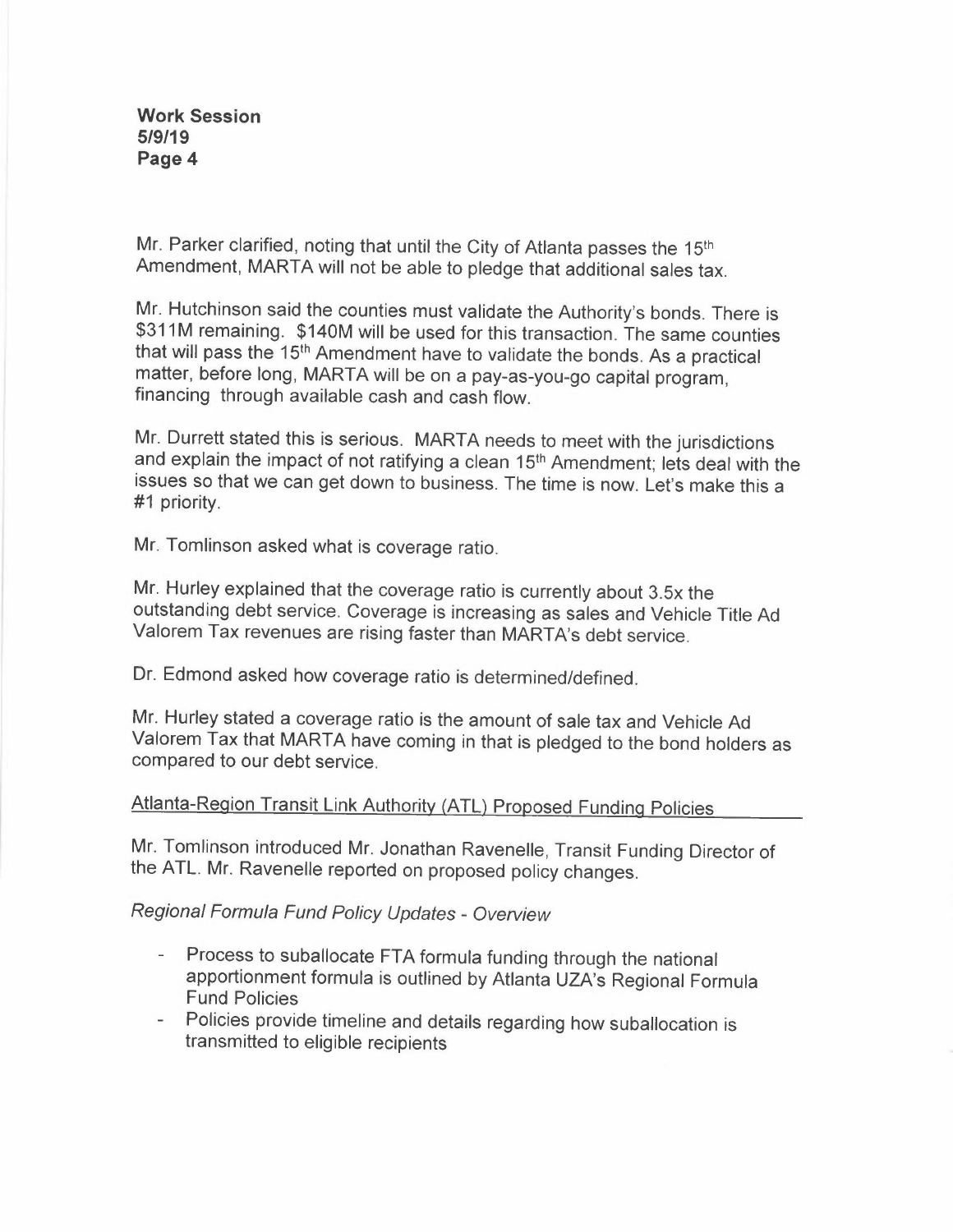- Policies developed by Designated Recipient and MPO (ARC) in coordination with eligible recipients
	- Policies will be approved by both Designated Recipient and MPO Boards

## *Regional Formula Fund Policy Updates - History*

- $\overline{a}$ Previous policies developed by MARTA as Designated Recipient and ARC as MPO
- Policies have been updated and adjusted periodically by MARTA and ARC as changes have been made in the region or at the Federal level
- MARTA and ARC began working to update policies in 2016
- MARTA and ARC's most recent draft policies were posted for review in December 2017
	- Review and adoption was delayed by MARTA and ARC due to changes made to regional transit governance structure in HB 930
- ATL and ARC have been working to update the Regional Suballocation **Policies**
- Policy updates include:
	- Adjustments to reflect the change in Designated Recipient
	- Adjustments to reflect the role of the ATL's Regional Transit Plan and HB 930
	- Updates to the Low-Income set-aside process to include biennial project calls
- Updated policies will go into effect October 1, 2019 (start of Federal Fiscal Year 2020) with the existing suballocation methodology being used for Federal Fiscal Year 2019

The goal of ATL and ARC has been to work with eligible recipients in the region and make sure everyone has opportunity to give feedback.

Between March 15<sup>th</sup> and April 25<sup>th</sup> ATL has been updating the region. There really has not been any negative feedback. During the April 26<sup>th</sup> Transit Operators Working Group meeting, there was opportunity for a group discussion including staff from MARTA, Gwinnet, GDOT, Cobb. We went through the policies. Again, there was no negative feedback related to the policies. Tomorrow ATL Regional Transit Planning Committee will receive its first review of the proposed policy update. Board adoption will run through August to go into effect October 1, 2019.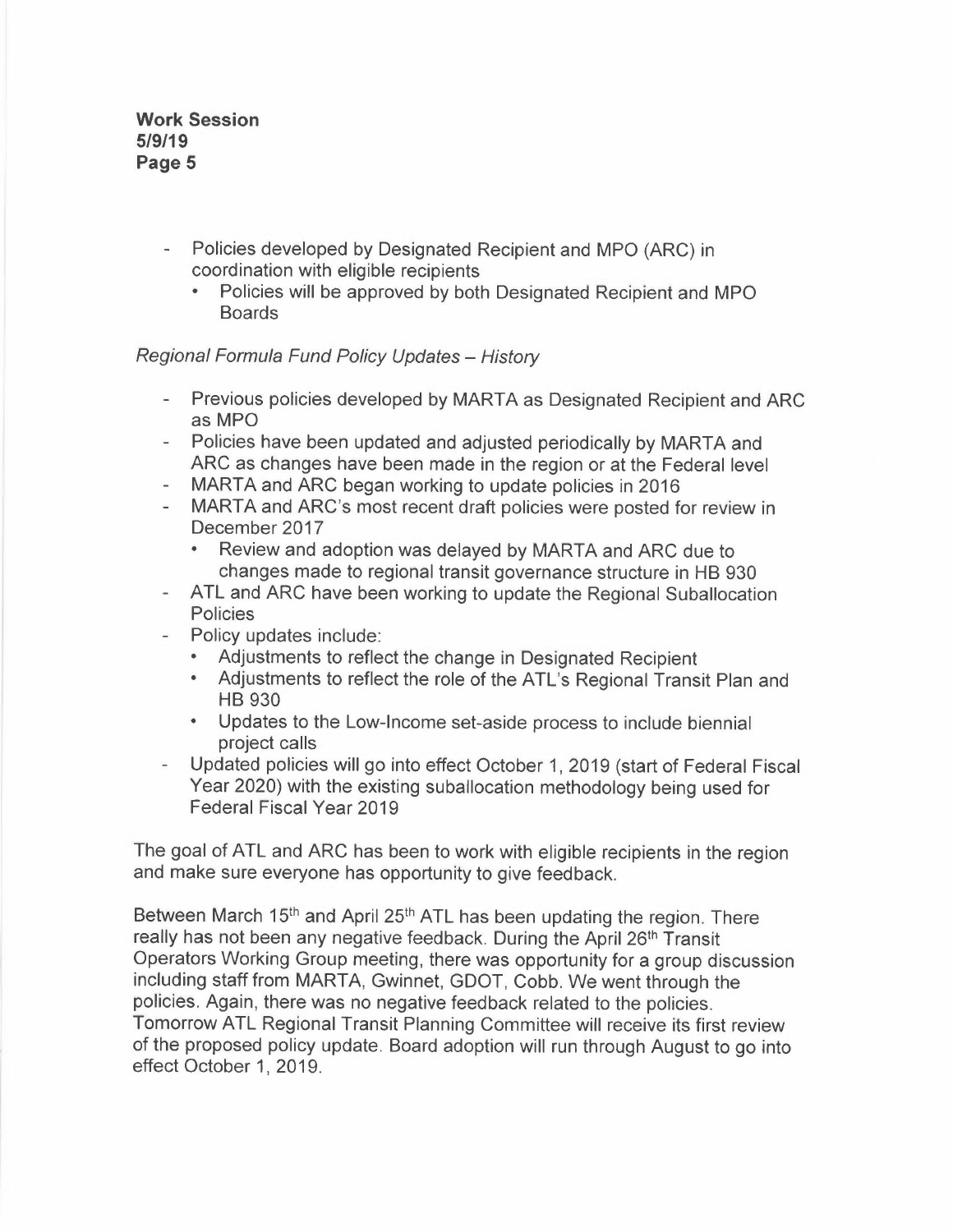### *5307 Urbanized Area Formula Fund Program*

This formula fund program is based on population, population density, bus vehicle revenue miles, fixed guideway directional route miles, an incentive tier of ratio of passenger miles to operating costs. The categories of funds this can be used for are planning, capital expansion, capital maintenance, preventive maintenance as well as ADA paratransit operating.

Specifically, there is a question regarding regional planning set-aside. Currently ARC receives  $\frac{1}{2}$  of 1% of the 5307 apportionment in the region exclusive of the low-income component. The proposal in the updated policy is for that  $\frac{1}{2}$  of 1% to increase to a full 1% with ATL to receive  $\frac{3}{4}$  of 1% and ARC receiving  $\frac{1}{4}$  of 1%.

Dr. Edmond asked where the low-income set-aside comes from  $-$  is it statutory, federally mandated?

Mr. Ravenelle responded, noting the low income set aside is based on the percentage that FTA establishes as its low-income set-aside on a national level. From there, the region has a call for projects that have a low-income focus.

Dr. Edmond asked if ARC have the ability to do more than the standard.

Mr. Ravenelle said the region has the ability to establish a higher percentage, if they so choose.

There is also history for this region to collectively come together. In 2006 the Transit Planning Board (TPB) was formed. This region established a 25% setaside of the 5340 Program (a population-based program). From 2008 to 2013 funds were set-aside for TPB. The goal of the funds was to address regional issues.

Mr. Ashe asked if between 2013 and 2019, the .25% was not being withheld?

Mr. Ravenelle said that is correct, it was 25% of approximately \$4M.

What's being proposed is the regional planning set aside to go from  $\frac{1}{2}$  of 1% to a full 1% with ARC receiving  $\frac{1}{4}$  of 1% and ATL receiving  $\frac{3}{4}$  of 1%. ARC receiving \$166K and ATL receiving just less than \$500K. The overall set-aside for regional planning entities.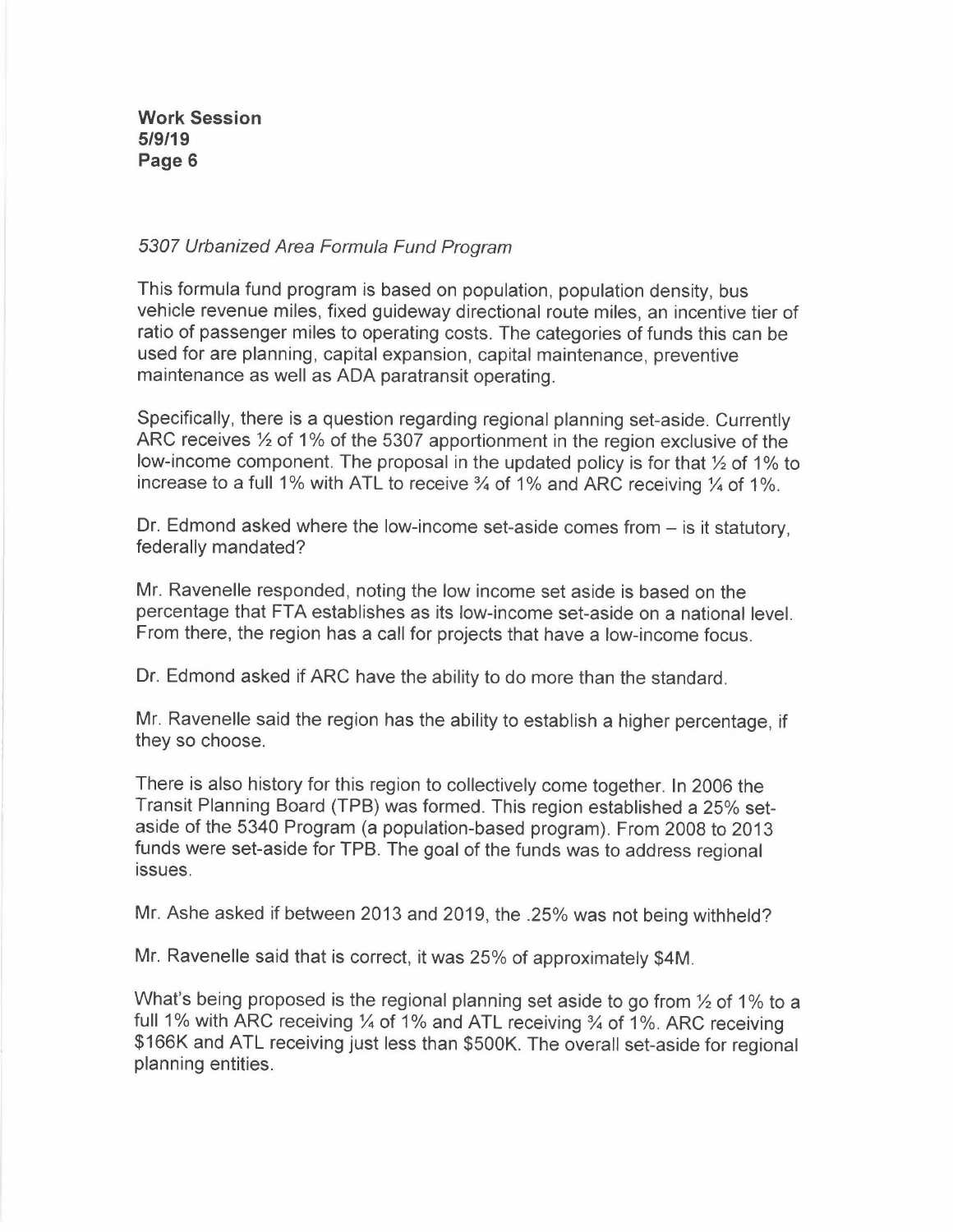Mr. Ashe said the set-aside increase is \$332K, but that also means the remainder has a decrease of \$332K. That \$332K less, going to all the transit entities, approximately how much less would come to MARTA.

Mr. Ravenelle responded approximately \$239K.

Mr. Durrett asked what does MARTA get back in terms of benefits.

Mr. Ravenelle said MARTA's funding (5307) would decrease by approximately 3/10% of a percent overall. The ATL's role in the region is to reduce barriers to entry and improve coordination amongst systems. If the ATL is successful in this, these types of projects will feed MARTA's ridership to a greater extent.

Mr. Tomlinson explained that the \$65M that comes into the region is inclusive of funds going to counties that do not have transit. MARTA is also receiving funds that are not being used by other counties. There are counties, based on population, who have no transit footprint whatsoever. Those funds then go back to those recipients who can use those funds. MARTA is receiving funds based on population.

Mr. Ravenelle further noted that this is known as the regional residual. Dollars are allocated to the eligible recipients in the region, but some recipients are not able to utilize those dollars. The money is then returned to the region. MARTA receives benefit from this.

Chair Hardage said at some point, please let the Board know in detail how much money this is. Why increase it another  $\frac{1}{2}$ % when MARTA is already paying for projects. Why not come to MARTA on a yearly basis showing how you want to spend the \$229K and give MARTA the opportunity to give input on how the money is spent.

Dr. Edmond thanked Mr. Tomlinson and Mr. Ravenelle for the presentation. It provided a regional perspective. He said he would like to know the percentages of dollars that MARTA will receive from the \$66M (the Federal funds that were coming in), compared to what was happening before.

Mr. Tomlinson said we are talking about \$332K that the region has always had and we are talking about 1% from \$330K to approximately \$660K.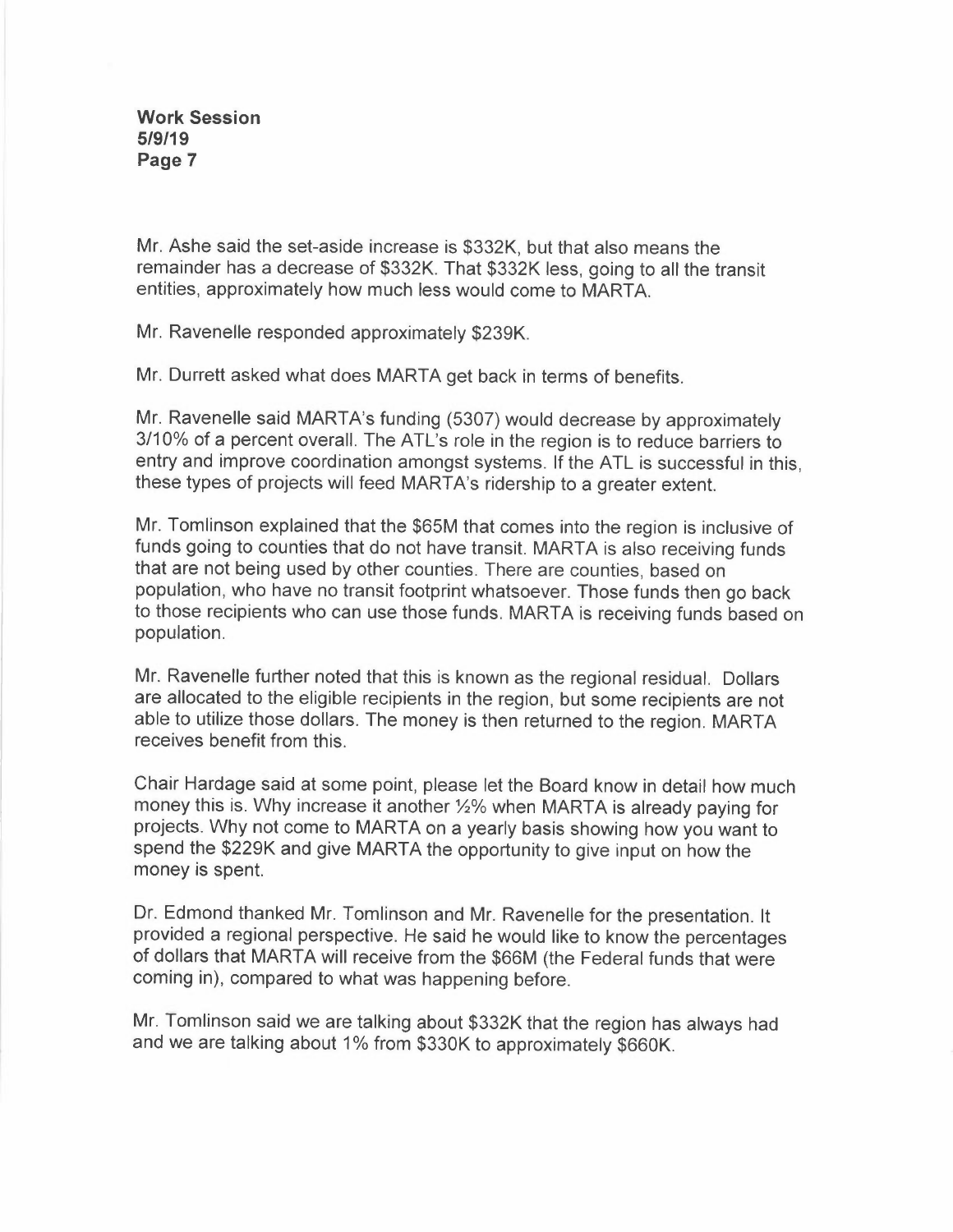Mr. Ashe said there is a big change  $-$  a change in the designated recipient. The legislature said MARTA will not dole out the \$66M per year, the ATL will distribute the \$66M. He stated his concern is the remaining 99% and the reservation of right that goes from MARTA to determine whether that is fully withheld or distributed.

Mr. Tomlinson said ATL is proposing a change from½% to 1% on this piece. It is open, we are meeting with jurisdictions before it goes for a vote.

Mr. Ashe asked when the ATL begins to fund the Regional Onboard Survey out of the \$332K, will MARTA still be expected to fund this effort.

Mr. Tomlinson said what came before this Board a few months ago, was whether MARTA was putting up the local match. The federal funds used for Regional Onboard Survey were flexible block grant funds. MARTA put up the local match piece. A discussion is happening as we speak, on how we can proportion the local match so that MARTA is not putting up the entire amount.

Mr. Parker clarified - MARTA was the only entity that had funds for a local match. The question is has the ATL built into their budget, state funds to fund the local match for these regional activities and to what extent should MARTA expect that we will have to contribute less regionally.

Mr. Tomlinson said the issue can be discussed. If the thought is the local match should be funded centrally, we can certainly have a discussion about it.

Mr. Parker said there needs to be a local match to leverage the \$332K.

Mr. Tomlinson said MARTA should not pay more than the proportional share of its cost. The burden should not all be on MARTA.

Mr. Ashe said MARTA will lose \$230K a year, does that offset any of those things that in 2018 we were asked to pay for.

Mr. Tomlinson said yes, by way of example, planning tools used for route planning.

Mr. Ashe said the other piece is transparency around things we purchase such as the remix license.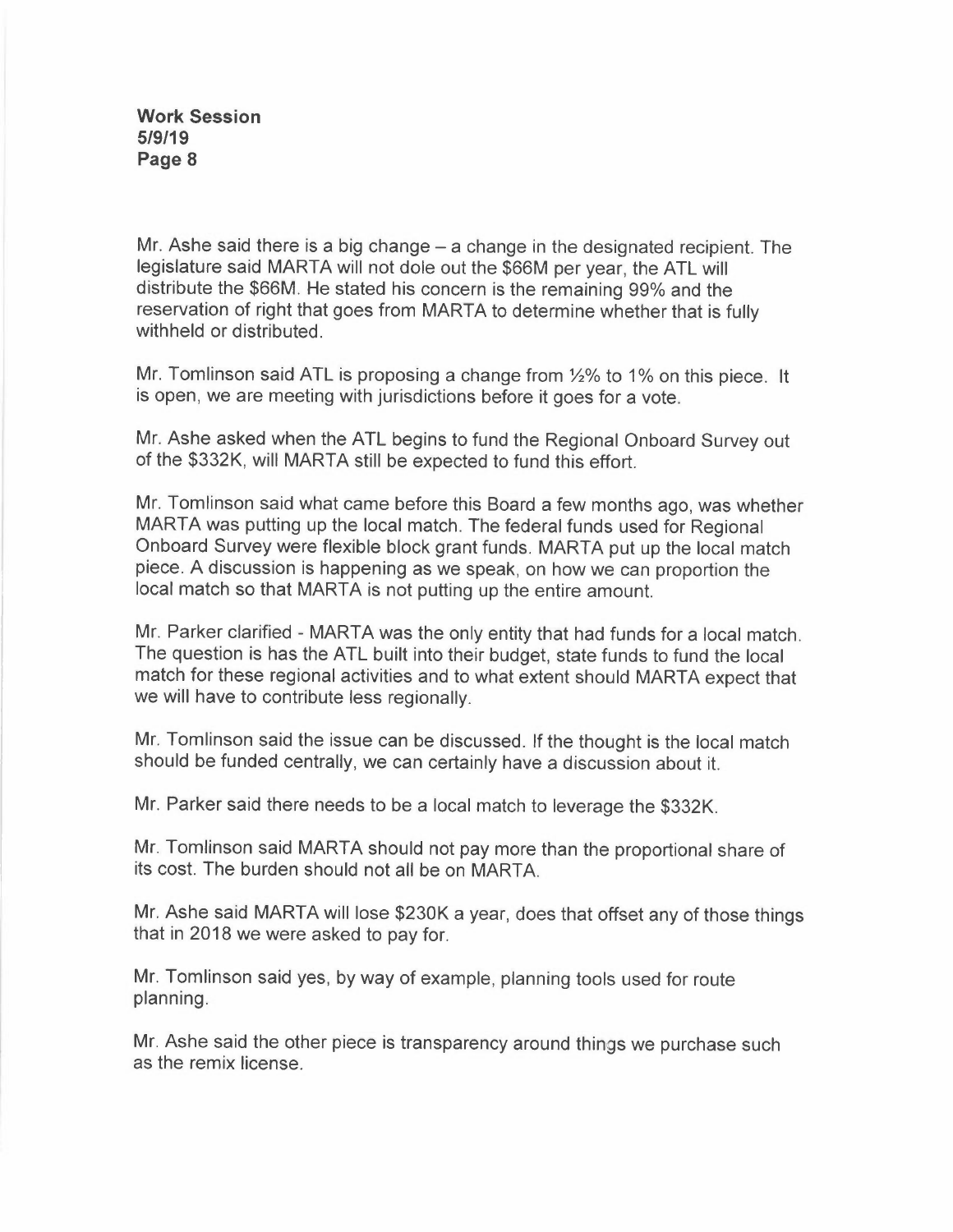Mr. Tomlinson said this is type of transparency we want to provide moving forward; on how the money is used. It will not be used for administrative costs. We started by introducing this information at the staff level due to its granularity and complexity. Chair Hardage asked that I take this information out to the jurisdictions. We are happy to talk about this anywhere and anytime.

Mr. Ravenelle said the remaining 99% has been an option available to the region for a number of years. When ATL and ARC sat down, they wanted to make it a bit more formal. The decision was made that the designated recipient and the MPO would set aside a portion of the 5307, the remaining 99%, for regional projects. There would be a written agreement that details the parties involved. It would go through the Designated Recipient's Board as well as ARC's Board.

Mr. Ashe noted that it requires a consensus decision which mean unanimity. He asked if the next version would require a majority vote?

Mr. Ravenelle said it would not require a vote, it would require that the ATL as a designated recipient and ARC as the MPO working in conjunction and both agreeing. Both of whom would have to go through respective bodies that are representative of the whole region - TAQC level and the ATL Board level.

Mr. Tomlinson said the Transit Operator's Subcommittee comes to a consensus and not a vote. What we are saying is the ATL Board and the ARC would have to have an agreement.

Mr. Ashe said his concern is from the prospective of 450K people whose representatives ask me to be here making sure they have as much protection as possible, that the \$65M will not disappear without their input.

Mr. Tomlinson said he is happy to look at changing consensus. This is the type of feedback we want.

Chair Hardage asked how much money has been taken in the past for this.

Mr. Ravenelle stated that two models were funded through the set-aside.

Mr. Tomlinson said it is hard to put a number on it. But to Mr. Ashe's point, we certainly can have a discussion about consensus.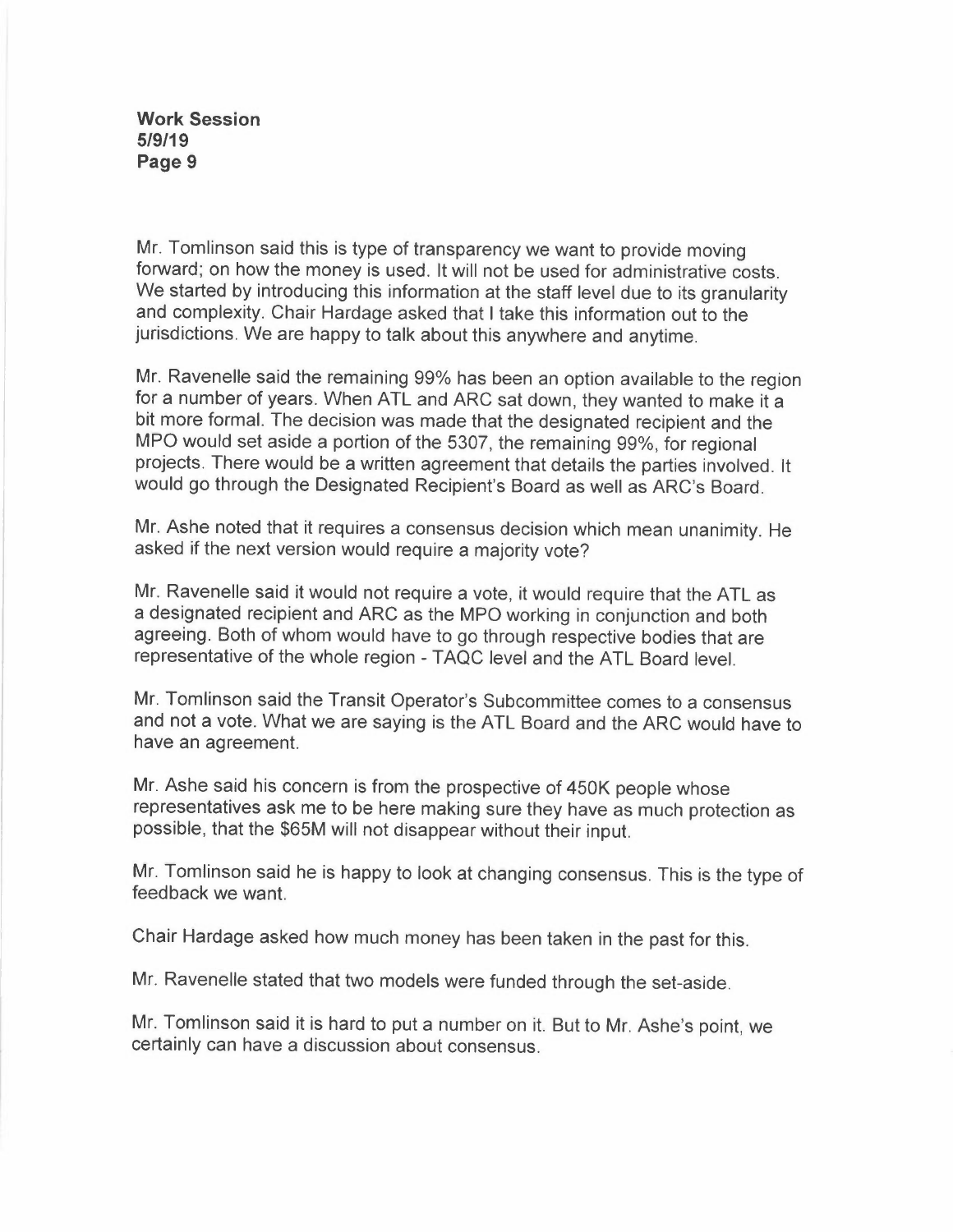Dr. Edmond said the bottom line is the issue of trust. The Legislators under the dome changed the law. Why were things changed? We are trying to reassure ourselves that this will not result in less than the \$66M that has been coming to MARTA in the past. The implication of this change indicates those that were doing it were not doing it well or we will change it so that those that were doing it will get less money. He thanked Mr. Tomlinson for being here and being transparent. This will be a rocky transition. In order to get this right; to fix this will take a regional approach. Again, I will lay it out there - show me how it is we will not lose any money.

Mr. Tomlinson said a regional approach will take transparency and collaboration.

Mr. Ashe said this is a labor of love and he cares about the structure.

Mr. Ravenelle said he is committed to the fact in order for the ATL to be successful, we have to do everything we can to support MARTA as well as all the operators in the region. We have to fight hard in moving the ball forward.

Mr. Floyd asked for clarification – noting that consensus will be taken out and designated recipient will be added? Will MARTA be involved in the consensus decision.

Mr. Ravenelle responded MARTA is a member of TAQC. MARTA will have a swing vote. Fulton, Clayton and DeKalb is also involved.

Mr. Tomlinson asked Board members to please not gloss over this one fact: It was consensus at a staff level. This consensus was below the GM/CEO. We are talking about getting it up to the group that MARTA has representatives.

There was an adjustment to the shared component of the 5337 program. This is another formula-based program based on full criteria: HOV/HOT directional route miles for buses, bus vehicle route new miles, fixed guideway directional route new miles as well as fixed guideway. Specifically, we are focused on HOV/HOT bus directional route miles concurrent. The region brought in \$59.1M in FY 19. \$55.4M goes to the fixed guideway component. High intensity motor bus is what is call HOV/HOT service.

Mr. Tomlinson noted that the \$55.4M is not in play. MARTA receives all of these funds.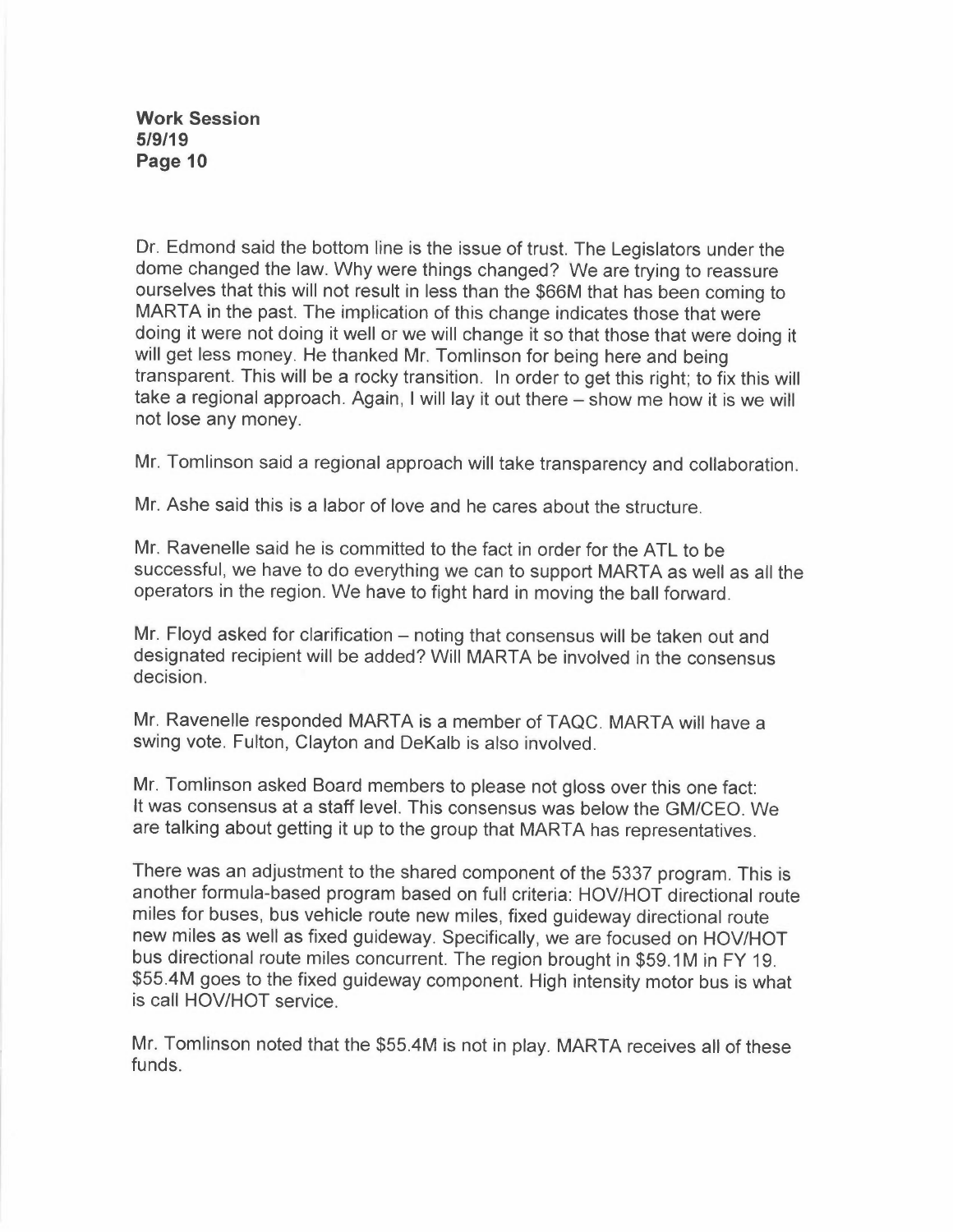Mr. Ravenelle informed the Board that the focus will be on the \$1.5M directional route mile component. This is based on who operated in the segment first. They receive all the funding. This was not a proportional or equitable way to suballocate the 5337 formula, because it does not represent the amount of service in each segment. There is a dollar value associated with each mile. What is being proposed is to suballocate the funding in each individual segment based on the amount of service each operator is providing in that segment. There was feedback from operators that they would like this phased in over the next two years.

Mr. Tomlinson noted this would result in a significant increase of dollars coming to express service run by SRTA because it runs most of the service on the highways. It also means that as we talk about efforts like More MARTA and there is any expansion, you get the proportional amount of service that you have.

### Next Steps

- We have met with most of the 13 counties
- We have been very up front from the start
- We look forward to additional feedback
- We will update the ATL Committee on tomorrow

Mr. Griffin thanked Mr. Tomlinson and Mr. Ravenelle for today's presentation. There will be continued discussion as we all recognize something must be done for transit in the region.

## **ATL Update**

Mr. Tomlinson provided an update on the ATL.

The ATL has a sixteen-member Board, with fifteen voting members (Commissioner McMurry is a non-voting member). Five Board members are appointed at the State level - one by the Governor, two by the Lt. Governor and two by the Speaker of the House. The remaining ten members are picked through a process of local caucuses that are made up of State Reps, State Senators, County Commissioners and at least one mayor from within the ten districts. Former ATL Board member Marsha Bomar has joined the staff and we are looking forward to working with her in a new capacity. Why ten districts ? It was to reinforce the idea of regionalism.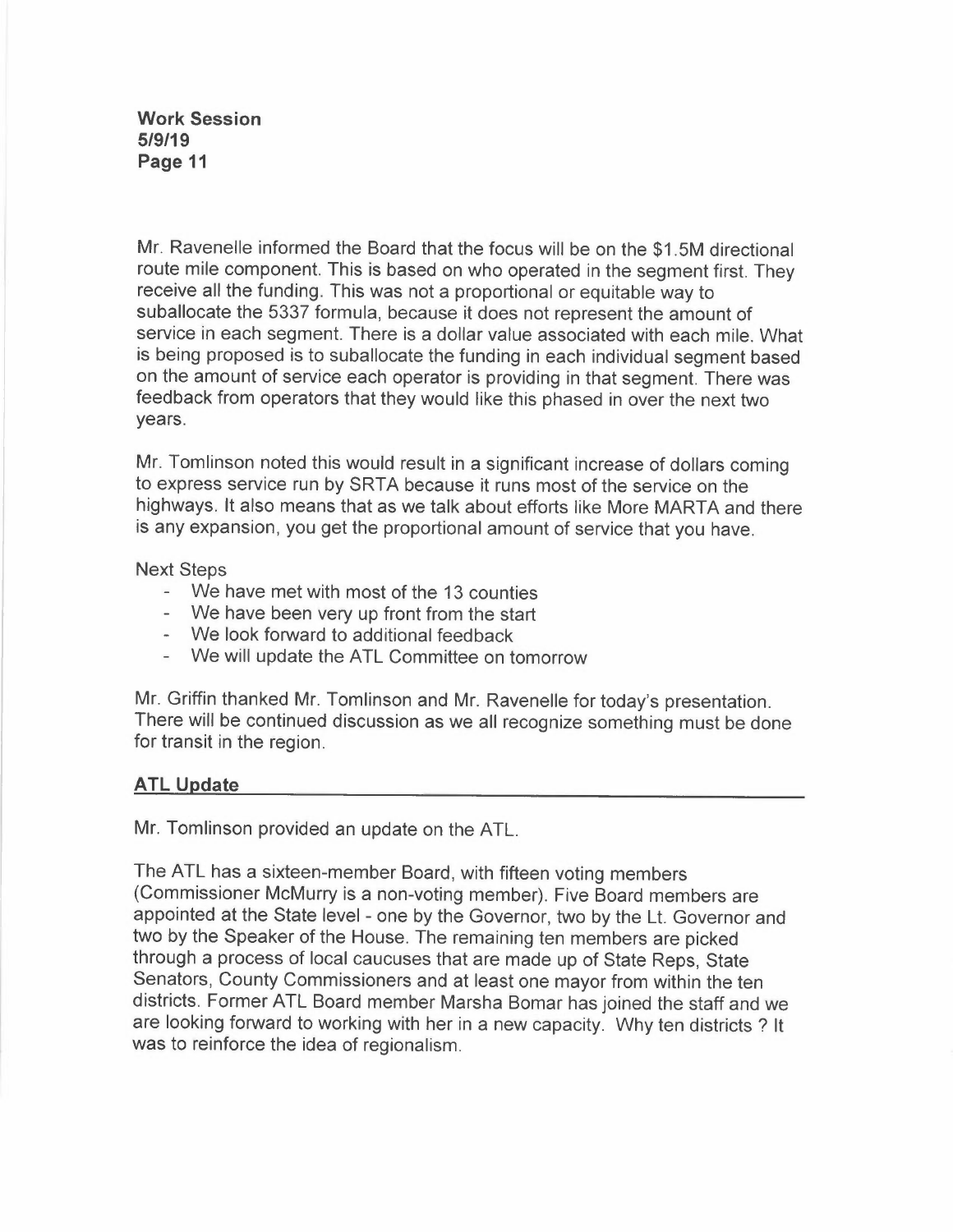### ATL Key Activities and Next Steps

- Regional Coordination transparency, partnership and collaboration
- Regional Transit Plan, Policies and Standards this is at the heart and core of the ATL. A listing of all the transit projects within the 13-county region that are seeking federal and state funds
- Annual Report and Audit there is a statutory requirement to produce, by December 1, an Annual Report and Audit
- Transit Tech & Innovation will be key to a seamless transit network
- Regional Unified Branding Super Bowl, Union Negotiations, meeting statutory requirements on new assets by January 1st, GRTA Express co-branding
- Transit Planning Services we are working with other counties and cities to help develop plans

# *The A TL 's mission is focused on regional transit planning and funding governance - not operations, projects management or construction.*

A well-functioning ATL working in partnership with its operators such as MARTA will result in more projects, more work and hopefully an expansion of the MARTA system. The ATL as a regional planning entity will not result in any reduction in the planning staff. The ATL's role is master planner (in the macro sense).

There are a number of working groups. Transit Executive Working Group. On a quarterly basis we will bring together senior level executives of the transit industry in the region. The Transit Operators Subcommittee, working groups are being set up at the staff, executive and Board level along with MPOs - We are setting up a structure where at the staff, executive and Board level , ATL and MPOs are working together. This is key because we do not want to see planning and policy without making sure we understand any operational impact.

The Planning framework is set for adoption by the ATL Board on May 23, 2019. These are the guiding principles that will govern the process. MARTA has been an active participant in all the workshops to-date.